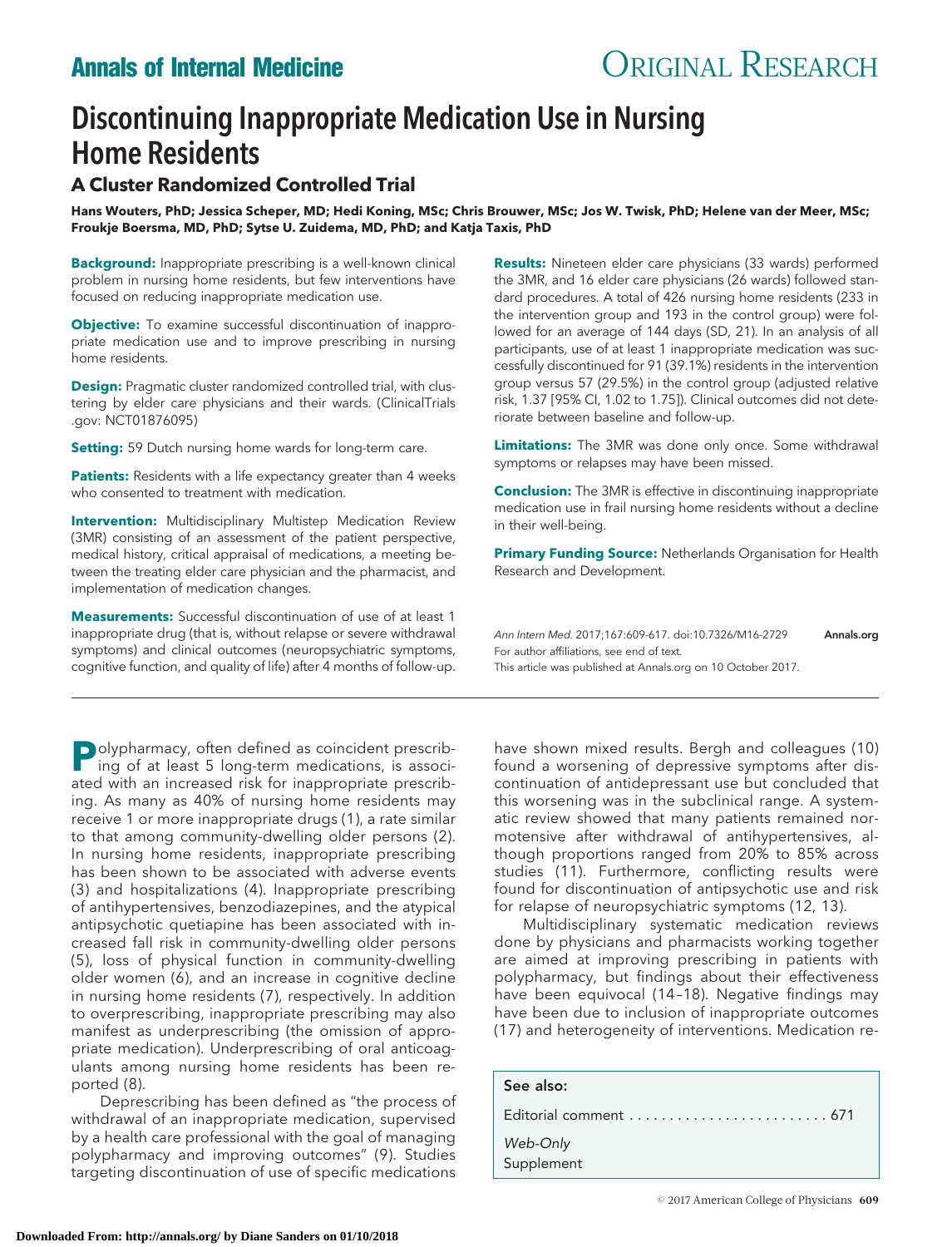views were performed by a multidisciplinary team of physicians and pharmacists in some studies but were done by a single health professional in others (19). More extensive intervention studies using well-defined pharmacologic outcome measures and proximal outcomes indicative of patients' well-being are needed (18). Moreover, evidence on the effectiveness of multidisciplinary systematic medication reviews is limited for nursing home residents, a particularly vulnerable population.

Accordingly, the aim of this study was to assess whether multidisciplinary systematic medication reviews increase successful discontinuation of inappropriate medication use, improve prescribing in other respects, and improve clinical outcomes in nursing home residents.

## **METHODS**

### **Design Overview**

We conducted the DIM-NHR (Discontinuing Inappropriate Medication in Nursing Home Residents) study, a pragmatic cluster randomized controlled trial. Clusters of elder care physicians and their wards with residents from the 3 northern provinces of the Netherlands were randomly allocated to the intervention or control group in a 1:1 ratio. Participants were recruited between June 2014 and December 2015, and follow-up was completed in April 2016. The Medical Ethical Committee of the University Medical Center Groningen approved the study (protocol number NL48091.042.14). Written informed consent was requested from residents in wards for disabling conditions if they were deemed capable by the nursing staff. Informed consent from a legal representative was requested for residents who were not capable of providing informed consent and for those from dementia special care units. The study's methods have been published (20). The original trial protocol and a summary of changes to it are provided in the Supplement (available at [Annals.org\)](http://www.annals.org).

### **Setting and Participants**

We screened nursing home wards, elder care physicians, and nursing home residents for eligibility. Nursing home wards were eligible if they were dementia special care units or if they provided care for residents with disabling conditions. We included long-term care wards to reduce loss of participants to follow-up. Nursing home wards were excluded if they primarily cared for atypical patients (for example, those with lifelong psychiatric disorder or intellectual disability), if they participated in other research aimed at improving drug prescribing within the previous 12 months, or if medication reviews had been done within 6 months before the beginning of recruitment. Unlike in many other countries, where different nursing home residents have different primary care physicians, in the Netherlands, specialized elder care physicians are based in the nursing home. We recruited pharmacists and elder care physicians who were committed to performing the

**610** Annals of Internal Medicine • Vol. 167 No. 9 • 7 November 2017 [Annals.org](http://www.annals.org)

**Downloaded From: http://annals.org/ by Diane Sanders on 01/10/2018**

medication reviews. Elder care physicians were ineligible if they previously received or were about to receive recertification for systematic medication reviews. Nursing home residents were included if they had a life expectancy greater than 4 weeks and were deemed ineligible if they declined treatment with medication or at the discretion of nursing staff (for example, because of a difficult relationship between nursing home staff and family members).

### **Randomization and Intervention**

Cluster randomization was performed at the level of the elder care physicians and the wards they were responsible for in order to minimize contamination that might occur if individual nursing home residents who shared the same elder care physician were randomly assigned to different groups. Elder care physicians and their wards were first matched on relevant characteristics, including supplying pharmacy, health care organization, and ward type (for example, wards for residents with dementia vs. residents with disabling conditions and number of residents in the ward). For each matched pair of physicians, one was randomly assigned to the intervention group and the other to the control group. The random assignment was generated using the random variable function in SPSS software and was done by a researcher who was not involved in data collection. Because physicians and pharmacists implemented the intervention, they were not blinded to the allocation of wards to the intervention or control group. Other nursing home staff, nursing home residents, and assessors of outcomes were not informed about the treatment allocation.

The intervention consisted of a single Multidisciplinary Multistep Medication Review (3MR) (Table 1) that was done by the treating elder care physicians in collaboration with hospital pharmacists or pharmacists appointed to conduct medication reviews in nursing homes. Participating elder care physicians and pharmacists received brief training about the 3MR before performing it. Adherence to the 3MR was checked by confirming with the pharmacists whether steps 1 to 3 had been completed and confirming with the physicians whether step 4 had been completed. The control condition consisted of usual care, including medication safety monitoring and ad hoc medication reviews for individual residents when clinically indicated. These reviews differed in quality and frequency from the standardized 3MRs performed in the intervention group.

### **Outcomes and Follow-up**

Primary and secondary outcome measures were collected at baseline and after 4 months. This follow-up was chosen because it allowed for consolidation of medication changes while also preventing excessive loss to follow-up owing to substantial mortality risk among these frail patients.

The primary outcome was the proportion of residents who successfully discontinued use of at least 1 inappropriate medication (that is, without relapse symptoms or severe withdrawal effects) after 4 months of follow-up. Pharmacy and medical interns reviewed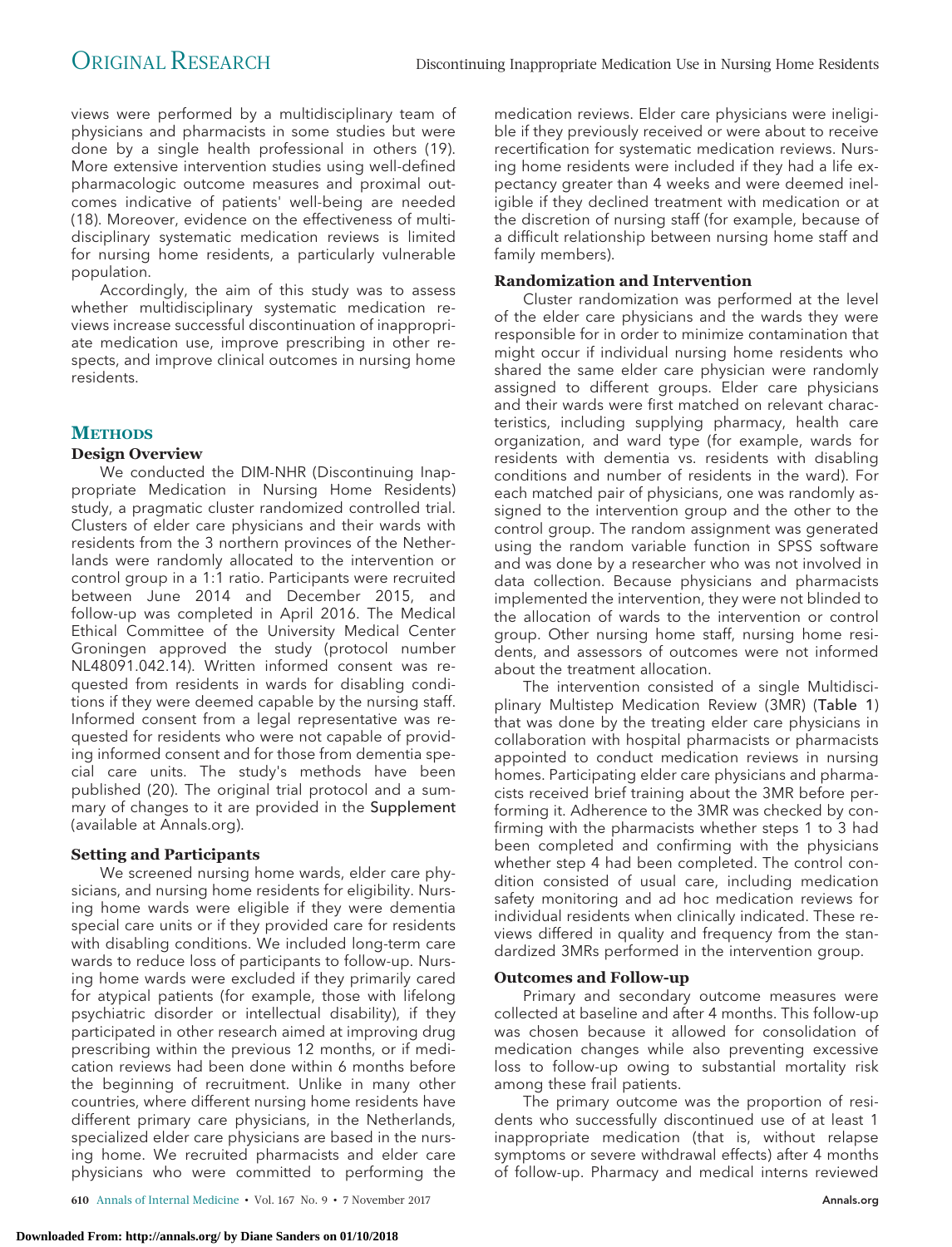all physician notes in each resident's medical chart between baseline and follow-up to detect potential withdrawal or relapse symptoms. Medications that had to be tapered gradually (such as narcotics or steroids) because of the potential for severe withdrawal effects were not excluded from the intervention and were included in the count of successful discontinuations. A switch of an inappropriate medication to another medication in the same Anatomical Therapeutic Chemical (ATC) group was not considered a successful discontinuation. Medications were excluded if they were prescribed temporarily (for example, antibiotics, dermatologic agents, or as-needed medications).

Secondary pharmacologic outcomes were the number of residents for whom at least 1 underprescribed medication (according to the START [Screening Tool to Alert doctors to Right Treatment] criteria [21]) was initiated between baseline and follow-up, at least 1 dose was adjusted, and at least 1 potentially hazardous drug was replaced by a safer alternative. We also assessed cumulative exposure to anticholinergic and sedative drugs as measured with the Drug Burden Index (DBI) (23) at follow-up.

Assessment of the primary and secondary pharmacologic outcomes was based on data from computerized pharmacy dispensing records. Data included the generic drug names, ATC codes, dosages, and start and stop dates for all prescribed medications between baseline and follow-up. All pharmacologic outcomes were reviewed and adjudicated by a panel consisting of the interns, an elder care physician who was not involved in conducting the 3MRs, and a professor of clinical pharmacy.

Secondary clinical outcome measures included the number of falls, visits to outpatient clinics, visits by elder care physicians, and consultations by other health care professionals (for example, physiotherapists), as documented in residents' medical charts. Cognitive

function was assessed with the short form of the Severe Impairment Battery (SIB-S) (24) and the Mini-Mental State Examination (MMSE) (25) by trained assessors at baseline and follow-up. Nursing staff rated neuropsychiatric symptoms with the Neuropsychiatric Inventory– Nursing Home Version (NPI-NH) (26) (2 scores indicating "frequency × severity" and "staff workload/distress," both summed over 12 neuropsychiatric symptoms) and quality of life with the 3-level version of the EuroQol-5D instrument (EQ-5D-3L) (27) and the Dementia Qualityof-Life Instrument (DQI) (28). The following preplanned measures were not analyzed because of the small number of events: bone fractures ( $n = 7$  [1.6%]), visits to emergency departments for gastrointestinal bleeding  $(n = 9 [2.1\%])$ , and hospitalizations  $(n = 7 [1.6\%])$ .

### **Statistical Analysis**

In a power analysis, we expected that 40% of participants in the intervention group and 20% in the control group would successfully discontinue use of at least 1 inappropriate medication. Assuming 5% significance, 80% power, a cluster size of 15 residents, and an intracluster correlation coefficient of 0.1 (29), we estimated the required sample size to be 420 residents.

Clinical and demographic characteristics at the physician, ward, and resident levels were summarized with descriptive statistics. The effectiveness of the intervention (3MR) was examined with generalized linear mixed models. All models included a random intercept at the physician and ward levels to account for potential dependence of observations (that is, nursing home residents with the same physicians and wards). For binary outcomes at follow-up (successful discontinuation, initiation of underprescribed drugs, dose adjustments, and switches to safer alternatives [0 vs. ≥1 for each]), logistic mixed-model analyses were done and relative risks were estimated. In a post hoc analysis, the number of

| Table 1. Overview of 3MR Steps                                          |                                                                                                                                                                                                                                                                                                                                                                                                                                                                                                                                                                                                                                      |  |  |  |
|-------------------------------------------------------------------------|--------------------------------------------------------------------------------------------------------------------------------------------------------------------------------------------------------------------------------------------------------------------------------------------------------------------------------------------------------------------------------------------------------------------------------------------------------------------------------------------------------------------------------------------------------------------------------------------------------------------------------------|--|--|--|
| <b>Step (Average Time Required per Resident)</b>                        | <b>Description</b>                                                                                                                                                                                                                                                                                                                                                                                                                                                                                                                                                                                                                   |  |  |  |
| 1. Assessing patient perspective and medical<br>information (20 min)    | Nursing home residents' experiences and preferences about their medicine use were assessed<br>through a questionnaire completed by themselves or, if needed, with assistance by a member of<br>the nursing staff or by their representatives. In preparation for step 2, pharmacy interns also<br>compiled residents' diagnoses, allergies, and laboratory results from residents' medical charts and<br>stored these in a database.                                                                                                                                                                                                 |  |  |  |
| 2. Drug reviewing (10 min)                                              | Using the data collected in step 1 and the drugs prescribed to residents, the pharmacist reviewed the<br>residents' medication in order to identify potential overprescribing and underprescribing and other<br>suboptimal prescribing conditions. As part of this analysis, pharmacists used an automated prompt<br>system with the START and STOPP criteria (21) and the Beers criteria (22).                                                                                                                                                                                                                                      |  |  |  |
| 3. Multidisciplinary meeting and<br>pharmacotherapeutic actions (5 min) | In a meeting, the elder care physician and the pharmacist reviewed all information gathered in steps<br>1 and 2. If they could not determine the right indication for a medication (the correct diagnosis), the<br>appropriate medical specialist was consulted. Actions to be taken on the basis of the findings from<br>the review were agreed on by the elder care physician and the pharmacist (i.e., discontinuing and<br>initiating drug use, dose adjustments, switches to safer alternatives, postponing decisions,<br>arrangements to taper, and appointments about monitoring relapse symptoms and withdrawal<br>effects). |  |  |  |
| 4. Execution and evaluation of<br>pharmacotherapeutic actions (10 min)  | Actions to be taken on the basis of the findings from the multidisciplinary meeting were executed by<br>the elder care physician and communicated with the nursing staff. These staff monitored adverse<br>withdrawal and relapse events after discontinuation of medication use and other signs and<br>symptoms due to other changes in drug prescribing. Elder care physicians also discussed<br>medication changes with nursing home residents and/or their representatives.                                                                                                                                                      |  |  |  |

3MR = Multidisciplinary Multistep Medication Review; START = Screening Tool to Alert Doctors to Right Treatment; STOPP = Screening Tool of Older Persons' Potentially Inappropriate Prescriptions.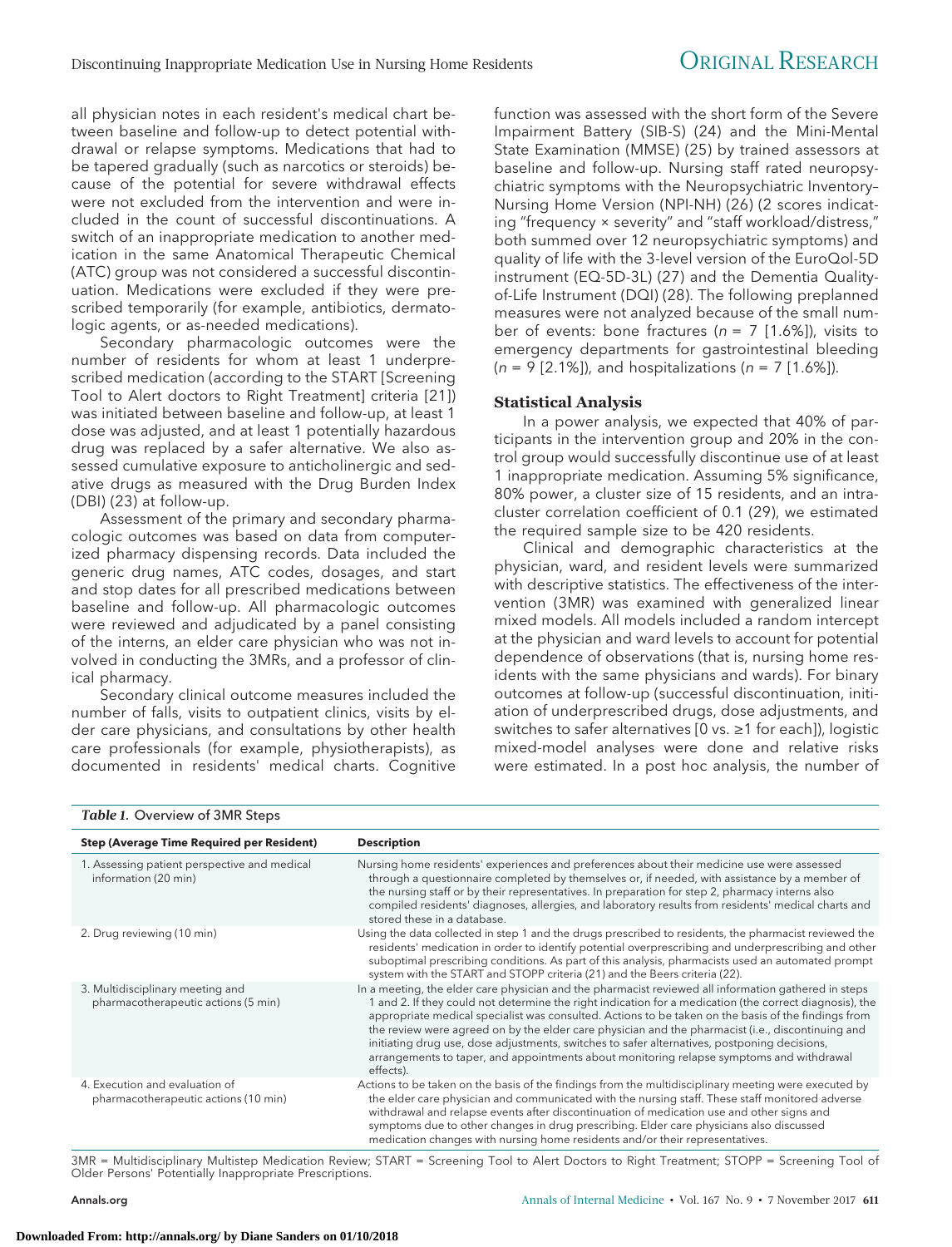*Figure.* Flow chart of inclusion and randomization of nursing home wards, elder care physicians, and nursing home residents.



\* Includes 3 elder care physicians in 2 wards who contributed to the medication reviews in addition to the 16 physicians who were randomly assigned.

† Numbers for the primary outcome (successful discontinuation) are shown.

‡ Includes residents who were analyzed in the allocated group regardless of adherence by clinicians. Residents who were lost to follow-up were counted in the analyses as if medication use could not be successfully discontinued.

§ Includes only residents who were treated according to their allocation and were not lost to follow-up.

successfully discontinued drugs per resident was examined as a count variable in a Poisson mixed model.

For other count outcomes (falls  $[0, 1, 0r > 1]$ , outpatient clinic visits [0, 1, or >1], visits by elder care physicians [0 to 3, 4 to 6, 7 to 9, 10 to 14, or ≥15], and consultations by other health care professionals [0, 1 to 2, 3 to 4, 5 to 8, or  $\geq$ 9]) and for both NPI-NH scores, we found overdispersion and therefore performed negative binomial mixed-model analyses and estimated rate ratios. For continuous outcomes (SIB-S, MMSE, DBI, EQ-5D-3L, and DQI scores at follow-up), the estimated differences between the groups were calculated from linear mixed models. In all analyses, we first estimated unadjusted effects. We then adjusted for residents' sex, age, marital status, length of nursing home stay, Charlson Comorbidity Index score, and dementia diagnosis by including these as fixed effects. Analyses of DBI score, cognitive function, neuropsychiatric symptoms, and quality of life were also adjusted for baseline values.

**612** Annals of Internal Medicine • Vol. 167 No. 9 • 7 November 2017

In the primary analysis, we included all residents regardless of clinicians' adherence to the allocated treatment. Residents who were lost to follow-up were counted as if medication use was not successfully discontinued. In a secondary analysis, we included only residents who were treated according to their allocation and were not lost to follow-up. In sensitivity analy-ses (Appendix Table 1, available at [Annals.org\)](http://www.annals.org), we examined the robustness of the findings for the primary outcome (successful discontinuation) by repeating the primary analysis for residents older than 65 years and those younger than 95 years, residents with at least 4 or fewer than 17 drugs prescribed at baseline, and residents with length of stay in the nursing home of at least 4 months or less than 87 months.

Because DBI score and the secondary clinical outcomes either required follow-up assessment (cognitive function, neuropsychiatric symptoms, and quality of life) or were meaningful only for residents who were present at follow-up (falls, outpatient clinic visits, visits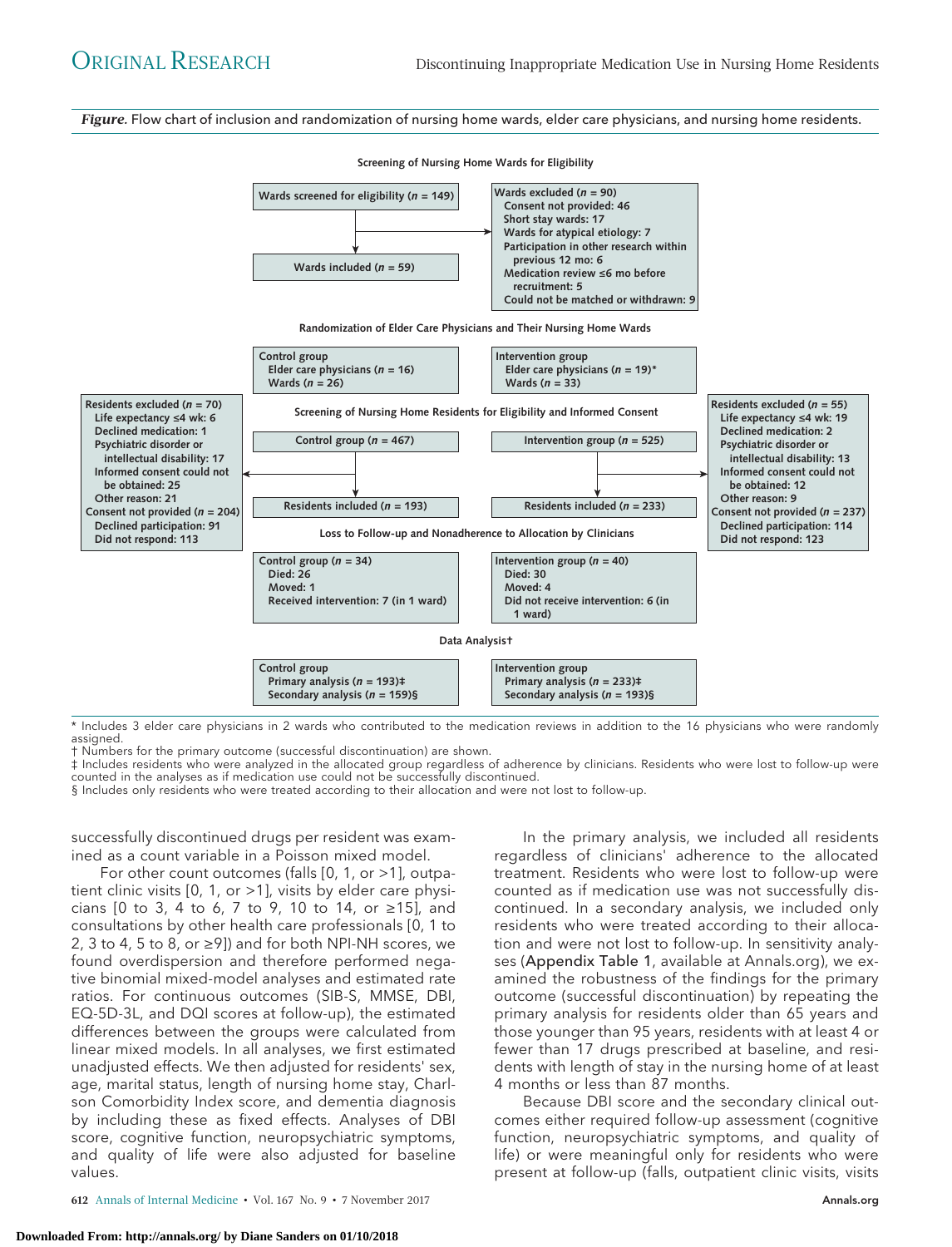by elder care physicians, and consultations by other health care professionals), they were examined only in the secondary analysis that included only participants who completed follow-up. We estimated 95% CIs for all variables. All generalized linear mixed-model analyses were conducted with MLwiN, version 2.32 (Centre for Multilevel Modelling, University of Bristol), and all other analyses were done with SPSS Statistics for Windows, version 23.0 (IBM).

#### **Role of the Funding Source**

The Netherlands Organisation for Health Research and Development was not involved in the conception of the study design or the collection, analysis, interpretation, or publication of the data.

#### **RESULTS**

Of the 149 nursing home wards that were screened for eligibility, 59 were included. After randomization, 16 elder care physicians and 26 wards were allocated to the control group, and 16 elder care physicians and 33 wards were allocated to the intervention group. In addition, in 2 wards, medication reviews were delegated to 3 additional elder care physicians who also received brief preparatory training about the 3MR. Therefore, a total of 19 physicians were involved in the intervention. The 3MRs were done by the treating elder care physicians in collaboration with 5 pharmacists. A total of 992 nursing home residents (467 in the control group and 525 in the intervention group) were screened for eligibility, of whom 125 (70 in the control group and 55 in the intervention group) were excluded. Among those who were eligible, informed consent was obtained for 426 nursing home residents who were thus included (193 in the control group and 233 in the intervention group) (Figure). There were minor differences between the intervention and control groups in terms of the characteristics of physicians, wards, and residents (Table 2).

All medication reviews in the intervention group were done, but the physician could not implement the medication change in time for 6 of 233 (3%) residents (in 1 ward). Residents in the control group did not receive the intervention, except for 7 of 193 (4%) (in 1 ward) because of contractual obligations to perform a review. Overall, 2 of 233 residents in the intervention group and 2 of 193 in the control group used no medications at baseline.

Mean follow-up was 144 days (SD, 21) overall, 145 days (SD, 24) in the control group, and 142 days (SD, 19) in the intervention group. At follow-up, 56 nursing home residents had died (26 in the control group and 30 in the intervention group), and 5 had moved out of the nursing home ward (1 in the control group and 4 in the intervention group). Loss to follow-up was therefore 14.3% (14.0% in the control group and 14.6% in the intervention group).

Successfully discontinued drugs included drugs for the alimentary tract, cardiovascular drugs, drugs for disorders of the musculoskeletal system, drugs for the

nervous system, and respiratory drugs (Appendix Table 2, available at [Annals.org\)](http://www.annals.org). Analysis of the primary outcome showed that use of at least 1 inappropriate medication was successfully discontinued in a greater proportion of nursing home residents from the intervention group (91 of 233 [39.1%]) than the control group (57 of 193 [29.5%]) (relative risk adjusted for covariates, 1.37 [95% CI, 1.02 to 1.75]) (Table 3). Analyses of the number of drugs successfully discontinued and the secondary analysis of data from participants with data available only at follow-up yielded similar results (Table 3).

The primary analysis (entire sample) and the secondary analysis (limited to participants who completed follow-up) showed no differences between the intervention and control groups for the other secondary pharmacologic outcomes (initiation of ≥1 underprescribed medication, dose adjustments, switches to safer drugs, and mean DBI score at follow-up) (Table 3). Similarly, the groups did not differ in the secondary clinical outcomes (falls, number of outpatient clinic visits, visits by elder care physicians, consultations by other health care professionals, cognitive function, neuropsychiatric symptoms, and quality of life) (Table 4).

#### **DISCUSSION**

Compared with usual care, 3MRs resulted in successful discontinuation of use of at least 1 drug in a greater proportion of nursing home residents. We observed a 10% improvement in the intervention group, which was smaller than the 20% anticipated in the power analysis; this could have been due to a lower

| Table 2. Characteristics of Elder Care Physicians, Nursing |
|------------------------------------------------------------|
| Home Wards, and Nursing Home Residents                     |

| <b>Characteristic</b>                         | Control<br>Group | Intervention<br>Group |
|-----------------------------------------------|------------------|-----------------------|
| Elder care physicians, n                      | 16               | 19                    |
| Working experience $>5$ y, n (%)              | 8(50.0)          | 10(52.6)              |
| Female, n (%)                                 | 8(50.0)          | 8(42.1)               |
| Physicians per number of wards,<br>n (%)      |                  |                       |
| 1 ward                                        | 8(50)            | 10(53)                |
| 2 wards                                       | 6(37)            | 5(26)                 |
| $\geq$ 3 wards                                | 2(13)            | 4(21)                 |
|                                               |                  |                       |
| Nursing home wards, n                         | 26               | 33                    |
| Residents, n                                  |                  |                       |
| Mean (SD)                                     | 20(10)           | 17(10)                |
| Median (IQR)                                  | 16 (9.8-30.0)    | 15 (9.0-23.5)         |
| Wards for residents with<br>dementia, n (%)   | 16 (62)          | 21 (64)               |
| Urban location, n (%)                         | 12 (46)          | 18 (55)               |
|                                               |                  |                       |
| Nursing home residents, n                     | 193              | 233                   |
| Mean age (SD), y                              | 83.2(8.9)        | 83.7 (9.5)            |
| Female, n (%)                                 | 137 (71)         | 151 (65)              |
| Married/partnered, n (%)                      | 73 (38)          | 76 (33)               |
| Mean length of stay (SD), mo                  | 34.0 (26.3)      | 34.5 (31.9)           |
| Mean Charlson Comorbidity<br>Index score (SD) | 2.0(1.5)         | 2.0(1.4)              |
| Dementia, n (%)                               | 87 (45)          | 99 (43)               |

IQR = interquartile range.

[Annals.org](http://www.annals.org) **Annals of Internal Medicine • Vol. 167 No. 9 • 7 November 2017 613**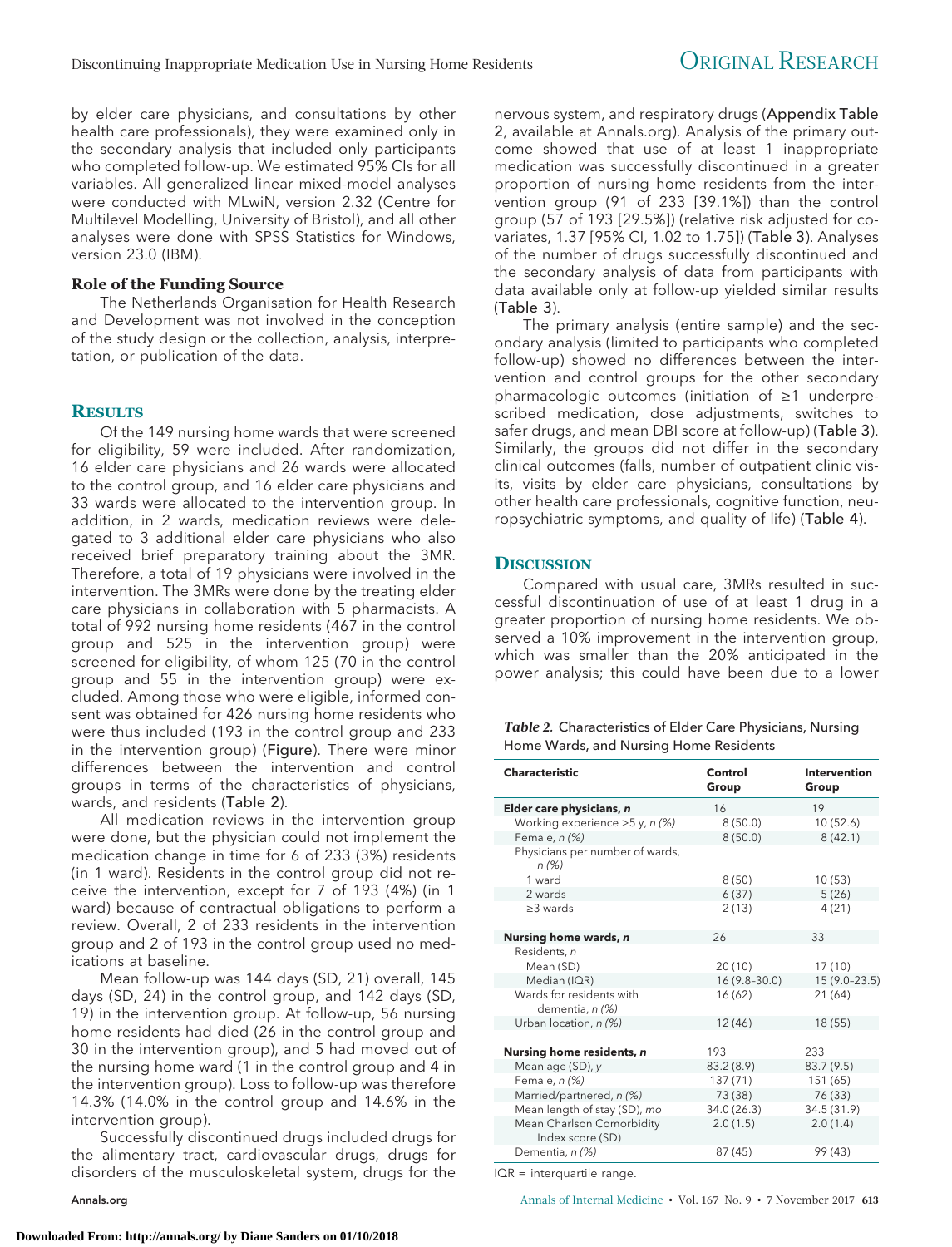*Table 3.* Effects of 3MR on Successful Discontinuation of Medication Use and Secondary Pharmacologic Outcomes Among Nursing Home Residents in the Intervention and Control Groups

| Variable                                                                                   | <b>Control Group</b><br>$(n = 193)$ | <b>Intervention</b><br>Group ( $n = 233$ ) | <b>Treatment Difference (95% CI)</b> |                                    |
|--------------------------------------------------------------------------------------------|-------------------------------------|--------------------------------------------|--------------------------------------|------------------------------------|
|                                                                                            |                                     |                                            | <b>Unadjusted</b>                    | Adjusted*                          |
| Primary analysist                                                                          |                                     |                                            |                                      |                                    |
| Residents who successfully discontinued use<br>of $\geq$ 1 inappropriate medication, n (%) | 57 (29.5)                           | 91 (39.1)                                  | Relative risk: 1.35 (1.02 to 1.72)   | Relative risk: 1.37 (1.02 to 1.75) |
| Residents who successfully discontinued<br>inappropriate medication use, $n$ (%)           |                                     |                                            |                                      |                                    |
| 0 medications                                                                              | 136 (70.5)                          | 142 (60.9)                                 |                                      |                                    |
| 1 medication                                                                               | 39(20.2)                            | 58 (24.9)                                  | $\overline{\phantom{a}}$             |                                    |
| 2 medications                                                                              | 8(4.1)                              | 16(6.9)                                    | $\overline{\phantom{a}}$             |                                    |
| $\geq$ 3 medications                                                                       | 10(5.2)                             | 17(7.3)                                    | Rate ratio: 1.41 (0.96 to 2.06)      | Rate ratio: 1.47 (1.01 to 2.16)    |
| Residents who initiated use of $\geq 1$<br>underprescribed medication, n (%)               | 14(7.3)                             | 39(16.7)                                   | Relative risk: 2.09 (0.82 to 4.63)   | Relative risk: 2.09 (0.88 to 4.41) |
| Residents with $\geq 1$ dose adjustment, n (%)                                             | 86 (44.6)                           | 93 (39.9)                                  | Relative risk: 0.88 (0.65 to 1.13)   | Relative risk: 0.90 (0.67 to 1.16) |
| Residents with ≥1 switch to safer alternative,<br>$n (\%)$                                 | 2(1.0)                              | 5(2.1)                                     | Relative risk: 2.09 (0.40 to 10.04)  | Relative risk: 2.46 (0.47 to 12.0) |

|                                                                                            | <b>Control Group</b><br>$(n = 159)$ | Intervention<br>Group ( $n = 193$ ) |                                                          |                                                          |
|--------------------------------------------------------------------------------------------|-------------------------------------|-------------------------------------|----------------------------------------------------------|----------------------------------------------------------|
| Secondary analysis‡                                                                        |                                     |                                     |                                                          |                                                          |
| Residents who successfully discontinued use<br>of $\geq$ 1 inappropriate medication, n (%) | 55 (34.6)                           | 85 (44.0)                           | Relative risk: 1.31 (0.98 to 1.65)                       | Relative risk: 1.33 (0.98 to 1.70)                       |
| Residents who successfully discontinued<br>inappropriate medication use, $n$ (%)           |                                     |                                     |                                                          |                                                          |
| 0 medications                                                                              | 104 (65.4)                          | 108 (56.0)                          |                                                          |                                                          |
| 1 medication                                                                               | 38 (23.9)                           | 55(28.5)                            | $\overline{\phantom{a}}$                                 | $-$                                                      |
| 2 medications                                                                              | 7(4.4)                              | 13(6.7)                             | $\overline{\phantom{a}}$                                 |                                                          |
| $\geq$ 3 medications                                                                       | 10(6.3)                             | 17(8.8)                             | Rate ratio: 1.40 (0.94 to 2.08)                          | Rate ratio: 1.42 (0.95 to 2.13)                          |
| Residents who initiated use of $\geq 1$<br>underprescribed medication, n (%)               | 14(8.8)                             | 37 (19.2)                           | Relative risk: 1.97 (0.76 to 4.33)                       | Relative risk: 1.96 (0.80 to 4.14)                       |
| Residents with $\geq 1$ dose adjustment, n (%)                                             | 81 (50.9)                           | 88 (45.6)                           | Relative risk: 0.88 (0.65 to 1.13)                       | Relative risk: 0.90 (0.66 to 1.16)                       |
| Residents with ≥1 switch to safer alternative,<br>n (%)                                    | 2(1.3)                              | 5(2.6)                              | Relative risk: 2.09 (0.41 to 9.86)                       | Relative risk: 2.45 (0.46 to<br>11.67)                   |
| Mean DBI score at follow-up (SD)                                                           | 1.43(1.06)                          | 1.60(1.18)                          | Mean difference: $-0.01$ ( $-0.13$ )<br>to $0.12$ ) $\S$ | Mean difference: $-0.02$ ( $-0.15$ )<br>to $0.11$ ) $\S$ |

3MR = Multidisciplinary Multistep Medication Review; DBI = Drug Burden Index.

\* Adjusted for residents' sex, age, marital status, length of stay in nursing home, Charlson Comorbidity Index score, and dementia diagnosis. † Residents' allocation was considered regardless of clinicians' adherence, and residents who were lost to follow-up were included in the analysis

and counted as if medication use could not be successfully discontinued. ‡ Included only residents who were treated according to their allocation and were not lost to follow-up.

§ Also adjusted for baseline value.

response in the intervention group or improved prescribing in the control group. This finding is consistent with the findings of Patterson and colleagues (16) about discontinuation of inappropriate psychoactive drug use. Secondary pharmacologic outcomes (initiation of underprescribed drugs, dose adjustments, switches to safer drugs, and cumulative exposure to anticholinergic and sedative medication) were similar between the intervention and control groups at the end of follow-up. We found no differences in secondary clinical outcomes between the intervention and control groups in terms of cognitive function, neuropsychiatric symptoms, and quality of life. The number of falls, outpatient clinic visits, visits by elder care physicians, and consultations by other health care professionals also did not differ, although our study might have been underpowered to detect effects on these outcomes. Overall, our findings suggest that successful discontinuation of inappropriate medication use did not occur at the expense of further deterioration of nursing home residents' well-being.

Our findings have implications for research and clinical practice. First, we used several criteria to sup-

**614** Annals of Internal Medicine • Vol. 167 No. 9 • 7 November 2017 [Annals.org](http://www.annals.org)

port the decision-making process during the medication reviews. Evidence-based deprescribing guidelines that are currently being developed (30) could be useful but were not available when we developed the 3MR. Second, the 3MR was done only once. This population often experiences a gradual and progressive functional decline and has a limited life expectancy. Longitudinal research may provide information about how often systematic medication reviews, such as the 3MR, should be done or how medication prescribing should be adjusted as treatment goals shift from curative or preventive treatment to palliative or comforting care. Third, nursing home residents' well-being is probably influenced by multiple factors. Multidomain interventions that combine medication reviews with better nutritional care, exercise, and psychosocial interventions might affect clinical outcomes. Finally, although we included the experiences and preferences of residents or their representatives in the 3MR (31), additional insight is needed on how to involve patients and representatives in the decision-making process around deprescribing, especially in the nursing home setting.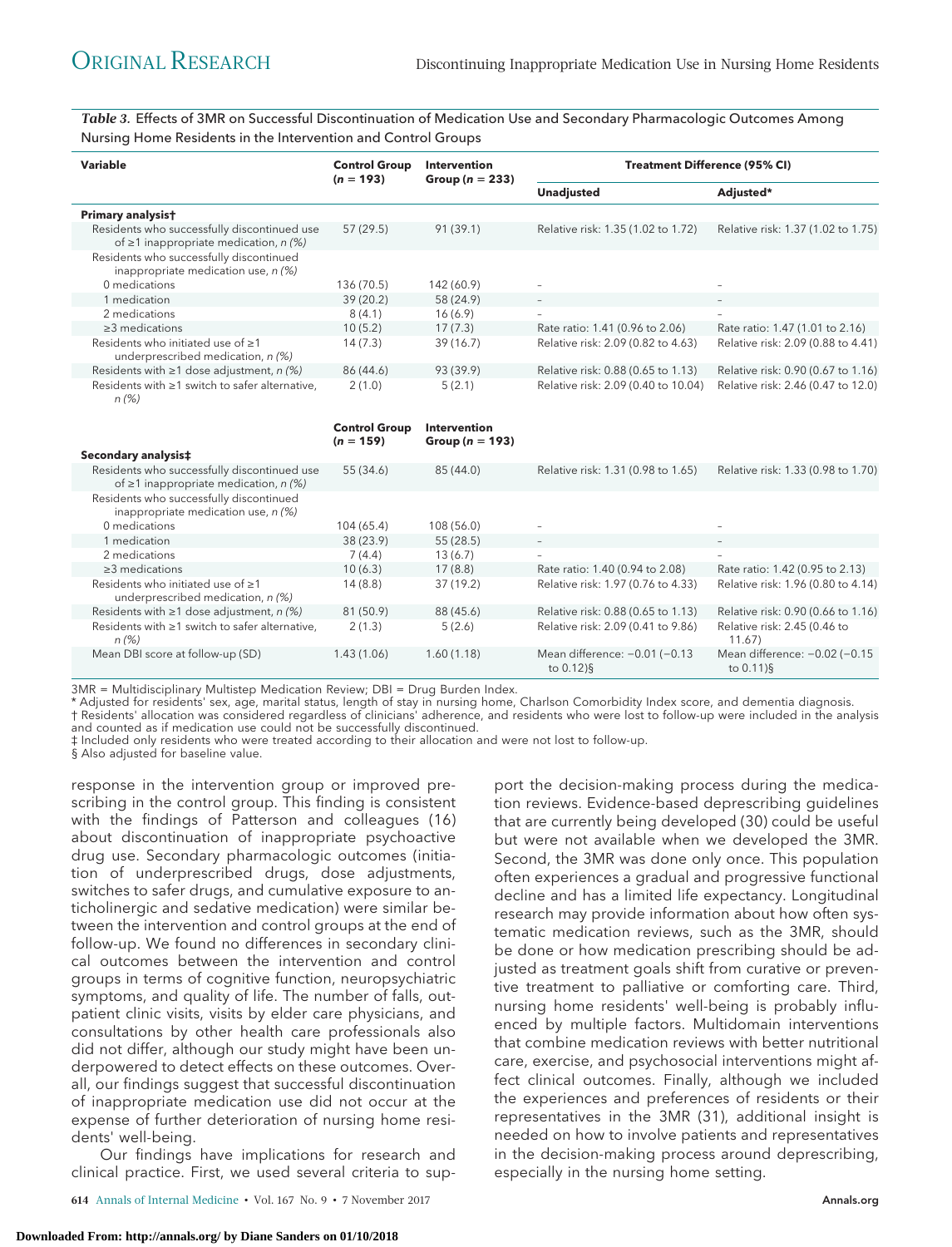Our study has several limitations. When determining successful discontinuation, we could have missed withdrawal symptoms or relapses if they were mild or were not documented in residents' medical charts. In addition, we were unable to assess longterm disease relapse related to discontinuation of use of certain medications, such as preventive medication. However, we chose a follow-up period of 4 months to prevent excessive loss to follow-up because of the substantial mortality risk in this frail patient population. Although we used cluster randomization to prevent contamination bias, physicians from the intervention group collaborated closely with physicians from the control group in some nursing homes. However, such limitations are likely to increase the chance that actual effects are not detected (type II error), and despite their possible presence, we still observed favorable effects of the 3MR. Also, we cannot rule out that participants or assessors may have been aware of the allocation of wards. Finally, we enrolled nursing home residents from only the 3 northern provinces of the Netherlands.

This study also has several strengths, including its focus on nursing home residents, implementation of

*Table 4.* Effects of 3MR on Secondary Clinical Outcomes Among Nursing Home Residents in the Intervention and Control Groups\*

| Outcomet                                                   | <b>Control Group</b><br>$(n = 159)$ | <b>Intervention Group</b><br>$(n = 193)$ | <b>Treatment Difference (95% CI)</b>        |                                              |
|------------------------------------------------------------|-------------------------------------|------------------------------------------|---------------------------------------------|----------------------------------------------|
|                                                            |                                     |                                          | <b>Unadjusted</b>                           | Adjusted‡                                    |
| Harms and health care use<br>Falls, $n$ $(\%)$             |                                     |                                          |                                             |                                              |
| 0 falls                                                    | 115(72.3)                           | 143 (74.1)                               |                                             |                                              |
| 1 fall                                                     | 28 (17.6)                           | 27(14.0)                                 |                                             |                                              |
| $>1$ fall                                                  | 16(10.1)                            | 23(11.9)                                 | Rate ratio: 0.94 (0.50 to 1.76)             | Rate ratio: 0.98 (0.52 to 1.85)              |
| Outpatient clinic visits, n (%)                            |                                     |                                          |                                             |                                              |
| 0 visits                                                   | 144 (90.6)                          | 163 (84.5)                               | $\overline{\phantom{a}}$                    | $\overline{a}$                               |
| 1 visit                                                    | 10(6.3)                             | 22(11.4)                                 |                                             |                                              |
| $>1$ visit                                                 | 5(3.1)                              | 8(4.1)                                   | Rate ratio: 1.14 (0.44 to 2.96)             | Rate ratio: 0.74 (0.27 to 2.00)              |
| Elder care physician visits, n (%)                         |                                     |                                          |                                             |                                              |
| 0-3 visits                                                 | 22(13.8)                            | 48 (24.9)                                |                                             |                                              |
| 4-6 visits                                                 | 33 (20.8)                           | 37(19.2)                                 | $\equiv$                                    | $\equiv$                                     |
| 7-9 visits                                                 | 40(25.2)                            | 33(17.1)                                 |                                             |                                              |
| 10-14 visits                                               | 36(22.6)                            | 30(15.5)                                 |                                             |                                              |
| $\geq$ 15 visits                                           | 28 (17.6)                           | 45 (23.3)                                | Rate ratio: 0.98 (0.77 to 1.24)             | Rate ratio: 0.95 (0.75 to 1.20)              |
| Consultations by other health care<br>professionals, n (%) |                                     |                                          |                                             |                                              |
| 0 consultations                                            | 22 (13.8)                           | 38 (19.7)                                |                                             |                                              |
| 1-2 consultations                                          | 39 (24.5)                           | 54 (28.0)                                |                                             |                                              |
| 3-4 consultations                                          | 25(15.7)                            | 34 (17.6)                                | $\sim$                                      |                                              |
| 5-8 consultations                                          | 36(22.6)                            | 32(16.6)                                 |                                             |                                              |
| $\geq$ 2 consultations                                     | 37(23.3)                            | 35(18.1)                                 | Rate ratio: 0.76 (0.49 to 1.17)             | Rate ratio: 0.76 (0.50 to 1.15)              |
|                                                            | <b>Control Group</b>                | <b>Intervention Group</b>                |                                             |                                              |
|                                                            | $(n = 157)$                         | $(n = 184)$                              |                                             |                                              |
| <b>Cognitive function at follow-up</b>                     |                                     |                                          |                                             |                                              |
| Mean SIB-S score (SD)                                      | 27.3 (19.9)                         | 30.1 (19.4)                              | Mean difference: 1.53 (-2.03<br>to 5.09)§   | Mean difference: 1.03 (-2.47<br>to 4.54)§    |
| Mean MMSE score (SD)                                       | 9.2(9.0)                            | 11.1(10.1)                               | Mean difference: 0.29 (-1.29)<br>to 1.86)§  | Mean difference: 0.04 (-1.26<br>to 1.34)§    |
|                                                            | <b>Control Group</b><br>$(n = 146)$ | <b>Intervention Group</b><br>$(n = 170)$ |                                             |                                              |
| Neuropsychiatric symptoms at<br>follow-up                  |                                     |                                          |                                             |                                              |
| Mean NPI-NH score (SD):<br>frequency × severity            | 22.2(27.4)                          | 14.0 (18.7)                              | Rate ratio: 0.80 (0.54 to<br>$1.19$ ) §     | Rate ratio: 0.78 (0.53 to<br>$1.15)$ §       |
| Mean NPI-NH score (SD): staff<br>workload/distress         | 9.5(10.6)                           | 6.8(7.8)                                 | Rate ratio: 0.96 (0.68 to<br>$1.36$ )§      | Rate ratio: 0.95 (0.67 to<br>$1.35)$ §       |
| Quality of life at follow-up                               |                                     |                                          |                                             |                                              |
| Mean EQ-5D-3L utilities score (SD)                         | 0.33(0.26)                          | 0.41(0.27)                               | Mean difference: 0.05 (-0.01<br>to 0.11)§   | Mean difference: 0.05 (-0.01<br>to 0.11)§    |
| Mean DQI utilities score (SD)                              | 0.34(0.29)                          | 0.46(0.29)                               | Mean difference: 0.07 (0.01<br>to $0.14$ )§ | Mean difference: 0.06 (-0.01<br>to $0.13$ )§ |

3MR = Multidisciplinary Multistep Medication Review; DQI = Dementia Quality-of-Life Instrument; EQ-5D-3L = 3-level version of the EuroQol-5D instrument; MMSE = Mini-Mental State Examination; NPI-NH = Neuropsychiatric Inventory–Nursing Home Version; SIB-S = short form of the Severe Impairment Battery.

\* Percentages may not sum to 100 due to rounding.

† Examined only in the secondary analysis, which included only residents who were treated according to their allocation and were not lost to follow-up.

‡ Adjusted for residents' sex, age, marital status, length of stay in nursing home, Charlson Comorbidity Index score, and dementia diagnosis. § Also adjusted for baseline value.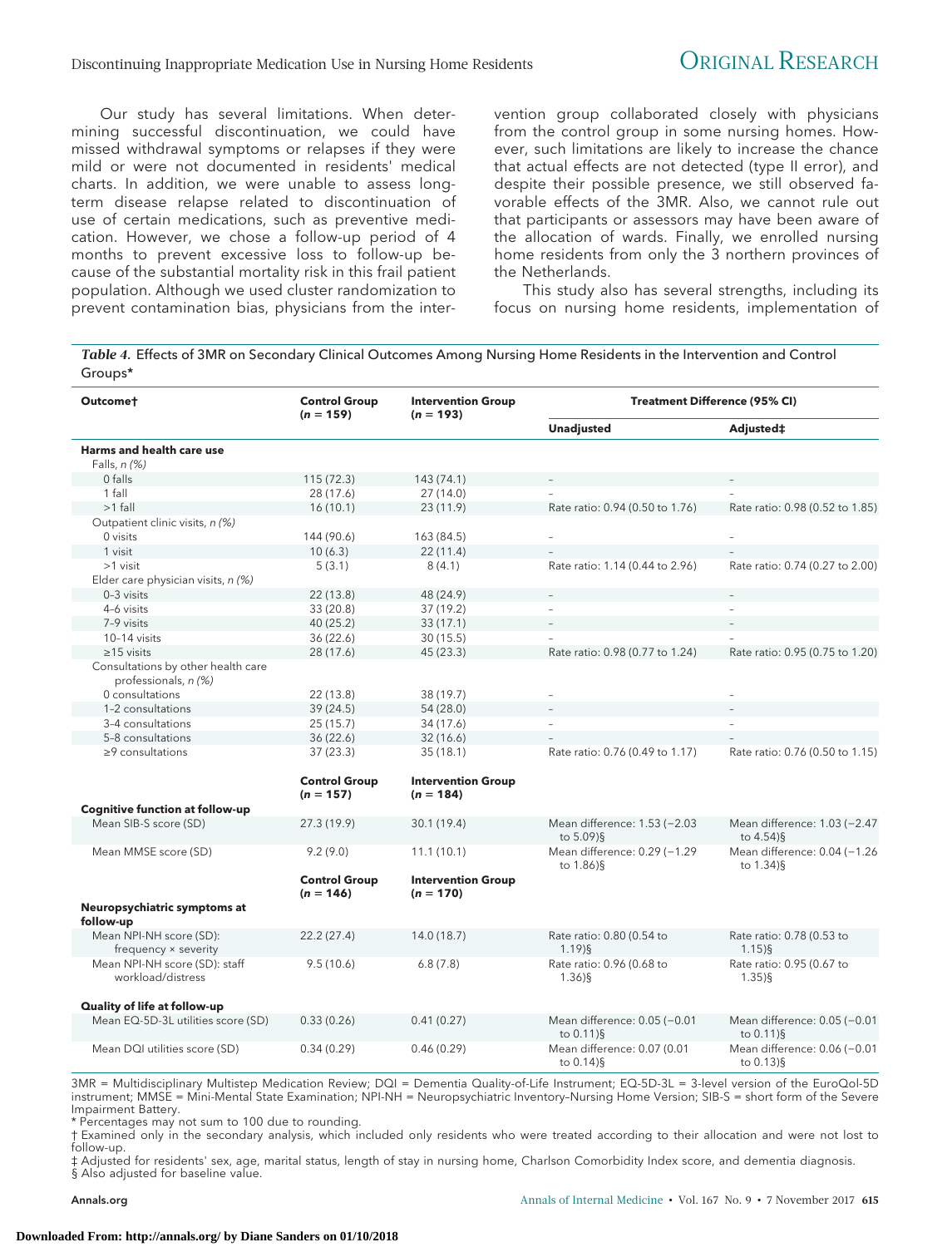the intervention in multiple nursing home wards, use of standardized medication reviews, and assessment of multiple pharmacologic outcomes. These pharmacologic outcomes were complemented by clinical outcomes relevant to patients, such as falls, cognitive function, and neuropsychiatric symptoms. Our primary outcome (successful discontinuation of inappropriate medication use) was a more appropriate outcome than the absolute number of discontinued drugs because it took into account potential withdrawal effects and relapses. Our cluster randomization was meant to prevent contamination associated with simple randomization of individual nursing home residents with the same elder care physician. Our methods also included a matching procedure to increase the likelihood of creating similar groups. The intervention and control groups were similar for potential demographic and clinical confounders.

Given the increasing prevalence of polypharmacy in older adults (32, 33), our study provides timely and practical guidance on how to operationalize deprescribing in nursing home residents (9, 30, 31). Our findings demonstrate the positive effects of the 3MR on decreasing inappropriate prescribing without compromising the well-being of vulnerable nursing home residents.

From University of Groningen and University Medical Center Groningen, Groningen, and VU University Medical Center, Amsterdam, the Netherlands.

**Acknowledgment:** The authors thank the nursing home residents, their family members, and the health professionals involved in the study for their contributions. They also thank Dr. Roel Grol and Dr. Simon Horsburgh for commenting on earlier versions of the manuscript.

**Grant Support:** By the Netherlands Organisation for Health Research and Development (grant 80-83600-98-10176).

**Disclosures:** Authors have disclosed no conflicts of interest. Forms can be viewed at [www.acponline.org/authors/icmje](http://www.acponline.org/authors/icmje/ConflictOfInterestForms.do?msNum=M16-2729) [/ConflictOfInterestForms.do?msNum=M16-2729.](http://www.acponline.org/authors/icmje/ConflictOfInterestForms.do?msNum=M16-2729)

**Reproducible Research Statement:** Study protocol: See the Supplement and reference 20. Statistical code and data set: Available from Prof. Taxis (e-mail, [k.taxis@rug.nl\)](mailto:k.taxis@rug.nl).

**Requests for Single Reprints:** Hans Wouters, PhD, Department of General Practice and Elderly Care Medicine, University Medical Center Groningen, Oostersingel, Building 50, PO Box 196, 9700 AD Groningen, the Netherlands; e-mail, [j.wouters@umcg.nl.](mailto:j.wouters@umcg.nl)

Current author addresses and author contributions are available at [Annals.org.](http://www.annals.org)

#### **References**

1. Gallagher P, Barry P, O'Mahony D. Inappropriate prescribing in the elderly. J Clin Pharm Ther. 2007;32:113-21. [PMID: 17381661]

**616** Annals of Internal Medicine • Vol. 167 No. 9 • 7 November 2017 [Annals.org](http://www.annals.org)

2. Davidoff AJ, Miller GE, Sarpong EM, Yang E, Brandt N, Fick DM. Prevalence of potentially inappropriate medication use in older adults using the 2012 Beers criteria. J Am Geriatr Soc. 2015;63:486- 500. [PMID: 25752646] doi:10.1111/jgs.13320

3. Perri M 3rd, Menon AM, Deshpande AD, Shinde SB, Jiang R, Cooper JW, et al. Adverse outcomes associated with inappropriate drug use in nursing homes. Ann Pharmacother. 2005;39:405-11. [PMID: 15671088]

4. Ruggiero C, Dell'Aquila G, Gasperini B, Onder G, Lattanzio F, Volpato S, et al; ULISSE Study Group. Potentially inappropriate drug prescriptions and risk of hospitalization among older, Italian, nursing home residents: the ULISSE project. Drugs Aging. 2010;27:747-58. [PMID: 20809664] doi:10.2165/11538240-000000000-00000

5. Callisaya ML, Sharman JE, Close J, Lord SR, Srikanth VK. Greater daily defined dose of antihypertensive medication increases the risk of falls in older people—a population-based study. J Am Geriatr Soc. 2014;62:1527-33. [PMID: 24934339] doi:10.1111/jgs.12925

6. Gray SL, Penninx BW, Blough DK, Artz MB, Guralnik JM, Wallace RB, et al. Benzodiazepine use and physical performance in community-dwelling older women. J Am Geriatr Soc. 2003;51:1563- 70. [PMID: 14687385]

7. Ballard C, Margallo-Lana M, Juszczak E, Douglas S, Swann A, Thomas A, et al. Quetiapine and rivastigmine and cognitive decline in Alzheimer's disease: randomised double blind placebo controlled trial. BMJ. 2005;330:874. [PMID: 15722369]

8. Bahri O, Roca F, Lechani T, Druesne L, Jouanny P, Serot JM, et al. Underuse of oral anticoagulation for individuals with atrial fibrillation in a nursing home setting in France: comparisons of resident characteristics and physician attitude. J Am Geriatr Soc. 2015;63:71-6. [PMID: 25597559] doi:10.1111/jgs.13200

9. Reeve E, Gnjidic D, Long J, Hilmer S. A systematic review of the emerging definition of 'deprescribing' with network analysis: implications for future research and clinical practice. Br J Clin Pharmacol. 2015;80:1254-68. [PMID: 27006985]

10. Bergh S, Selbæk G, Engedal K. Discontinuation of antidepressants in people with dementia and neuropsychiatric symptoms (DESEP study): double blind, randomised, parallel group, placebo controlled trial. BMJ. 2012;344:e1566. [PMID: 22408266] doi:10 .1136/bmj.e1566

11. Iyer S, Naganathan V, McLachlan AJ, Le Couteur DG. Medication withdrawal trials in people aged 65 years and older: a systematic review. Drugs Aging. 2008;25:1021-31. [PMID: 19021301] doi:10 .2165/0002512-200825120-00004

12. Ballard C, Lana MM, Theodoulou M, Douglas S, McShane R, Jacoby R, et al; Investigators DART AD. A randomised, blinded, placebo-controlled trial in dementia patients continuing or stopping neuroleptics (the DART-AD trial). PLoS Med. 2008;5:e76. [PMID: 18384230] doi:10.1371/journal.pmed.0050076

13. Devanand DP, Mintzer J, Schultz SK, Andrews HF, Sultzer DL, de la Pena D, et al. Relapse risk after discontinuation of risperidone in Alzheimer's disease. N Engl J Med. 2012;367:1497-507. [PMID: 23075176] doi:10.1056/NEJMoa1114058

14. Frankenthal D, Lerman Y, Kalendaryev E, Lerman Y. Intervention with the screening tool of older persons potentially inappropriate prescriptions/screening tool to alert doctors to right treatment criteria in elderly residents of a chronic geriatric facility: a randomized clinical trial. J Am Geriatr Soc. 2014;62:1658-65. [PMID: 25243680] doi:10.1111/jgs.12993

15. Holland R, Lenaghan E, Harvey I, Smith R, Shepstone L, Lipp A, et al. Does home based medication review keep older people out of hospital? The HOMER randomised controlled trial. BMJ. 2005;330: 293. [PMID: 15665005]

16. Patterson SM, Hughes CM, Crealey G, Cardwell C, Lapane KL. An evaluation of an adapted U.S. model of pharmaceutical care to improve psychoactive prescribing for nursing home residents in northern Ireland (Fleetwood Northern Ireland Study). J Am Geriatr Soc. 2010;58:44-53. [PMID: 20002510] doi:10.1111/j.1532-5415 .2009.02617.x

17. Loganathan M, Singh S, Franklin BD, Bottle A, Majeed A. Interventions to optimise prescribing in care homes: systematic review.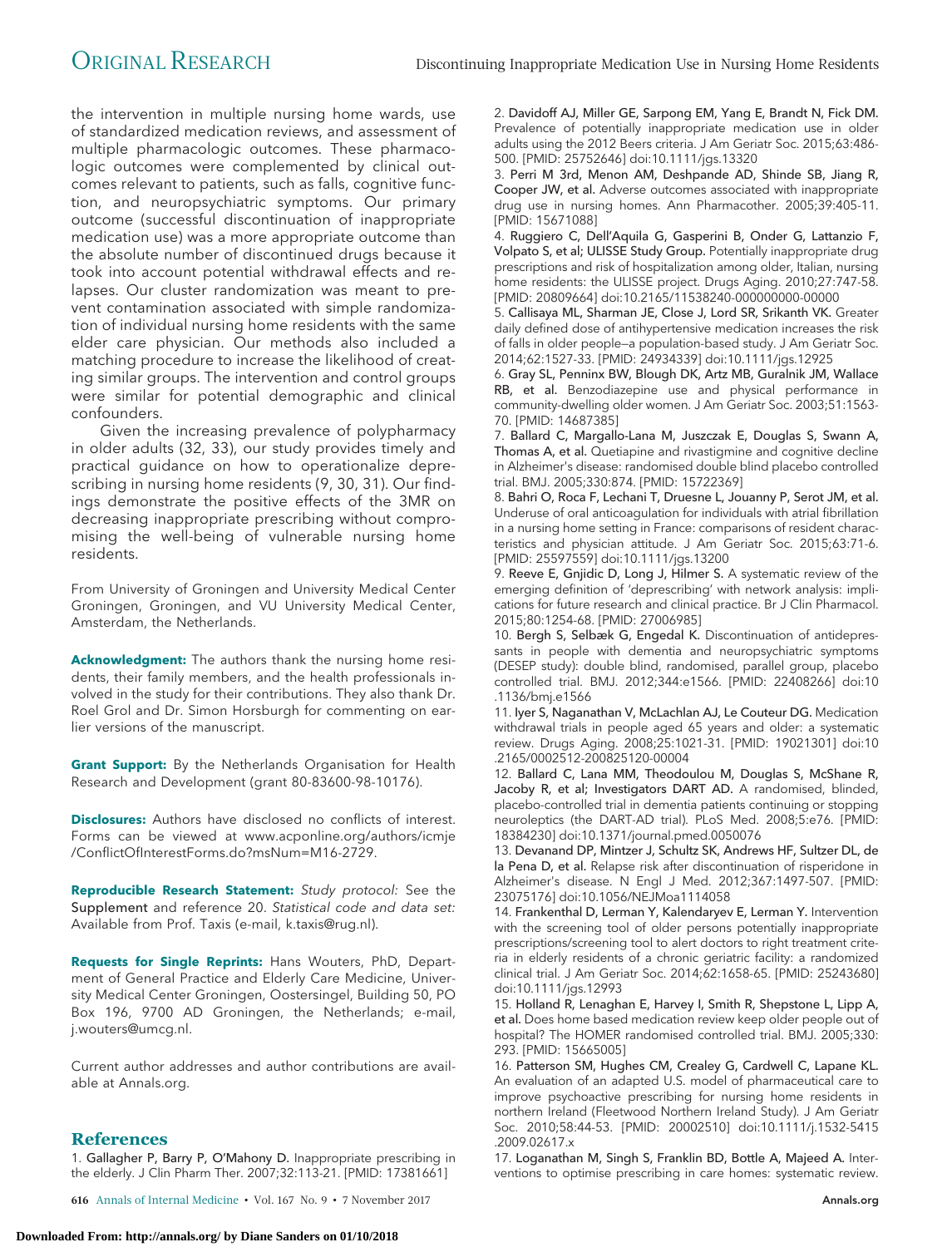Age Ageing. 2011;40:150-62. [PMID: 21262782] doi:10.1093 /ageing/afq161

18. Alldred DP, Kennedy MC, Hughes C, Chen TF, Miller P. Interventions to optimise prescribing for older people in care homes. Cochrane Database Syst Rev. 2016;2:CD009095. [PMID: 26866421] doi: 10.1002/14651858.CD009095.pub3

19. Wallerstedt SM, Kindblom JM, Nylén K, Samuelsson O, Strandell A. Medication reviews for nursing home residents to reduce mortality and hospitalization: systematic review and meta-analysis. Br J Clin Pharmacol. 2014;78:488-97. [PMID: 24548138] doi:10.1111/bcp.12351 20. Wouters H, Quik EH, Boersma F, Nygard P, Bosman J, Bottger WM, et al. Discontinuing inappropriate medication in nursing home residents (DIM-NHR Study): protocol of a cluster randomised controlled trial. BMJ Open. 2014;4:e006082. doi:10.1136/bmjopen -2014-006082

21. Gallagher P, Ryan C, Byrne S, Kennedy J, O'Mahony D. STOPP (Screening Tool of Older Person's Prescriptions) and START (Screening Tool to Alert doctors to Right Treatment). Consensus validation. Int J Clin Pharmacol Ther. 2008;46:72-83. [PMID: 18218287]

22. American Geriatrics Society 2012 Beers Criteria Update Expert Panel. American Geriatrics Society updated Beers criteria for potentially inappropriate medication use in older adults. J Am Geriatr Soc. 2012;60:616-31. [PMID: 22376048] doi:10.1111/j.1532-5415.2012 .03923.x

23. Hilmer SN, Mager DE, Simonsick EM, Cao Y, Ling SM, Windham BG, et al. A drug burden index to define the functional burden of medications in older people. Arch Intern Med. 2007;167:781-7. [PMID: 17452540]

24. Saxton J, Kastango KB, Hugonot-Diener L, Boller F, Verny M, Sarles CE, et al. Development of a short form of the Severe Impairment Battery. Am J Geriatr Psychiatry. 2005;13:999-1005. [PMID: 16286444]

25. Folstein MF, Folstein SE, McHugh PR. "Mini-mental state." A practical method for grading the cognitive state of patients for the clinician. J Psychiatr Res. 1975;12:189-98. [PMID: 1202204]

26. Cummings JL, Mega M, Gray K, Rosenberg-Thompson S, Carusi DA, Gornbein J. The Neuropsychiatric Inventory: comprehensive assessment of psychopathology in dementia. Neurology. 1994;44: 2308-14. [PMID: 7991117]

27. Brooks R. EuroQol: the current state of play. Health Policy. 1996; 37:53-72. [PMID: 10158943]

28. Schölzel-Dorenbos CJ, Arons AM, Wammes JJ, Rikkert MG, Krabbe PF. Validation study of the prototype of a disease-specific index measure for health-related quality of life in dementia. Health Qual Life Outcomes. 2012;10:118. [PMID: 23009579] doi:10.1186/ 1477-7525-10-118

29. Zuidema SU, de Jonghe JF, Verhey FR, Koopmans RT. Psychotropic drug prescription in nursing home patients with dementia: influence of environmental correlates and staff distress on physicians' prescription behavior. Int Psychogeriatr. 2011;23:1632-9. [PMID: 21813036] doi:10.1017/S1041610211001438

30. Farrell B, Tsang C, Raman-Wilms L, Irving H, Conklin J, Pottie K. What are priorities for deprescribing for elderly patients? Capturing the voice of practitioners: a modified Delphi process. PLoS One. 2015;10:e0122246. [PMID: 25849568] doi:10.1371/journal.pone .0122246

31. Jansen J, Naganathan V, Carter SM, McLachlan AJ, Nickel B, Irwig L, et al. Too much medicine in older people? Deprescribing through shared decision making. BMJ. 2016;353:i2893. [PMID: 27260319] doi:10.1136/bmj.i2893

32. Qato DM, Wilder J, Schumm LP, Gillet V, Alexander GC. Changes in prescription and over-the-counter medication and dietary supplement use among older adults in the United States, 2005 vs 2011. JAMA Intern Med. 2016;176:473-82. [PMID: 26998708] doi: 10.1001/jamainternmed.2015.8581

33. Guthrie B, Makubate B, Hernandez-Santiago V, Dreischulte T. The rising tide of polypharmacy and drug-drug interactions: population database analysis 1995–2010. BMC Med. 2015;13:74. [PMID: 25889849] doi:10.1186/s12916-015-0322-7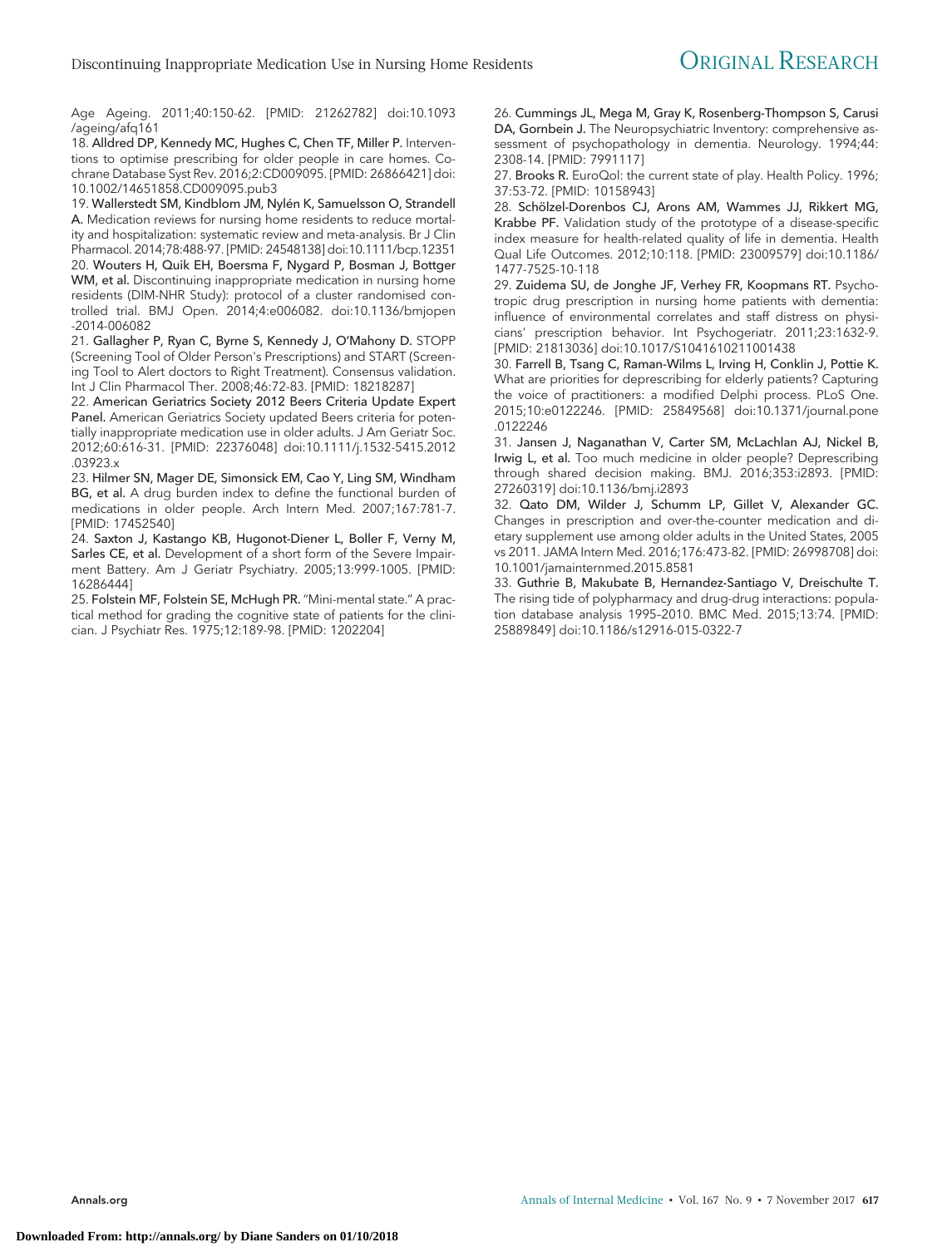**Current Author Addresses:** Drs. Wouters and Boersma and Prof. Zuidema: Department of General Practice and Elderly Care Medicine, University Medical Center Groningen, Oostersingel, Building 50, PO Box 196, 9700 AD Groningen, the Netherlands.

Dr. Scheper, Ms. Koning, Mr. Brouwer, Ms. van der Meer, and Prof. Taxis: Department of PharmacoTherapy, Epidemiology & Economics (PTEE), Groningen Research Institute of Pharmacy, Faculty of Science and Engineering, University of Groningen, A. Deusinglaan 1, 9713 AV Groningen, the Netherlands.

Prof. Twisk: Professor in Biostatistics, Department of Epidemiology and Biostatistics, VU University Medical Center, De Boelelaan 1089a, Amsterdam, the Netherlands.

**Author Contributions:** Conception and design: H. Wouters, H. van der Meer, F. Boersma, S.U. Zuidema, K. Taxis.

Analysis and interpretation of the data: H. Wouters, J. Scheper, H. Koning, C. Brouwer, J.W. Twisk, H. van der Meer, F. Boersma, S.U. Zuidema, K. Taxis.

Drafting of the article: H. Wouters, S.U. Zuidema, K. Taxis. Critical revision of the article for important intellectual content: J. Scheper, J.W. Twisk, H. van der Meer, F. Boersma, S.U. Zuidema, K. Taxis.

Final approval of the article: H. Wouters, J. Scheper, H. Koning, C. Brouwer, J.W. Twisk, H. van der Meer, F. Boersma, S.U. Zuidema, K. Taxis.

Provision of study materials or patients: J. Scheper, H. Koning, H. van der Meer, S.U. Zuidema.

Statistical expertise: J.W. Twisk.

Obtaining of funding: S.U. Zuidema, K. Taxis.

Administrative, technical, or logistic support: H. Wouters, J. Scheper, H. Koning, C. Brouwer, H. van der Meer.

Collection and assembly of data: J. Scheper, H. Koning, C. Brouwer.

#### *Appendix Table 1.* Sensitivity Analyses of Effects of 3MR on Primary Outcome (Successful Discontinuation)\*

| Variable                                  | <b>Control Group</b> | <b>Intervention Group</b> | Relative Risk (95% CI) <sup>+</sup> |
|-------------------------------------------|----------------------|---------------------------|-------------------------------------|
| Age, n/N (%)                              |                      |                           |                                     |
| >65v                                      | 56/187 (30)          | 87/220 (40)               | $1.34(1.01 - 1.71)$                 |
| $<$ 95 $v$                                | 53/182 (29)          | 87/218 (40)               | $1.37(1.04 - 1.73)$                 |
| Drugs prescribed at baseline, n/N (%)     |                      |                           |                                     |
| $\geq$ 4 drugs                            | 55/183 (30)          | 91/217 (42)               | $1.40(1.07 - 1.75)$                 |
| <17 drugs                                 | 54/180 (30)          | 81/212 (38)               | $1.27(0.96 - 1.62)$                 |
| Length of stay in nursing home, $n/N$ (%) |                      |                           |                                     |
| $\geq 4$ mo                               | 53/178 (30)          | 87/219 (40)               | $1.35(1.02 - 1.71)$                 |
| $< 87 \text{ mo}$                         | 53/175 (30)          | 87/217 (40)               | $1.36(1.01 - 1.74)$                 |

3MR = Multidisciplinary Multistep Medication Review.

\* Analyses according to primary analysis.

† Unadjusted estimates.